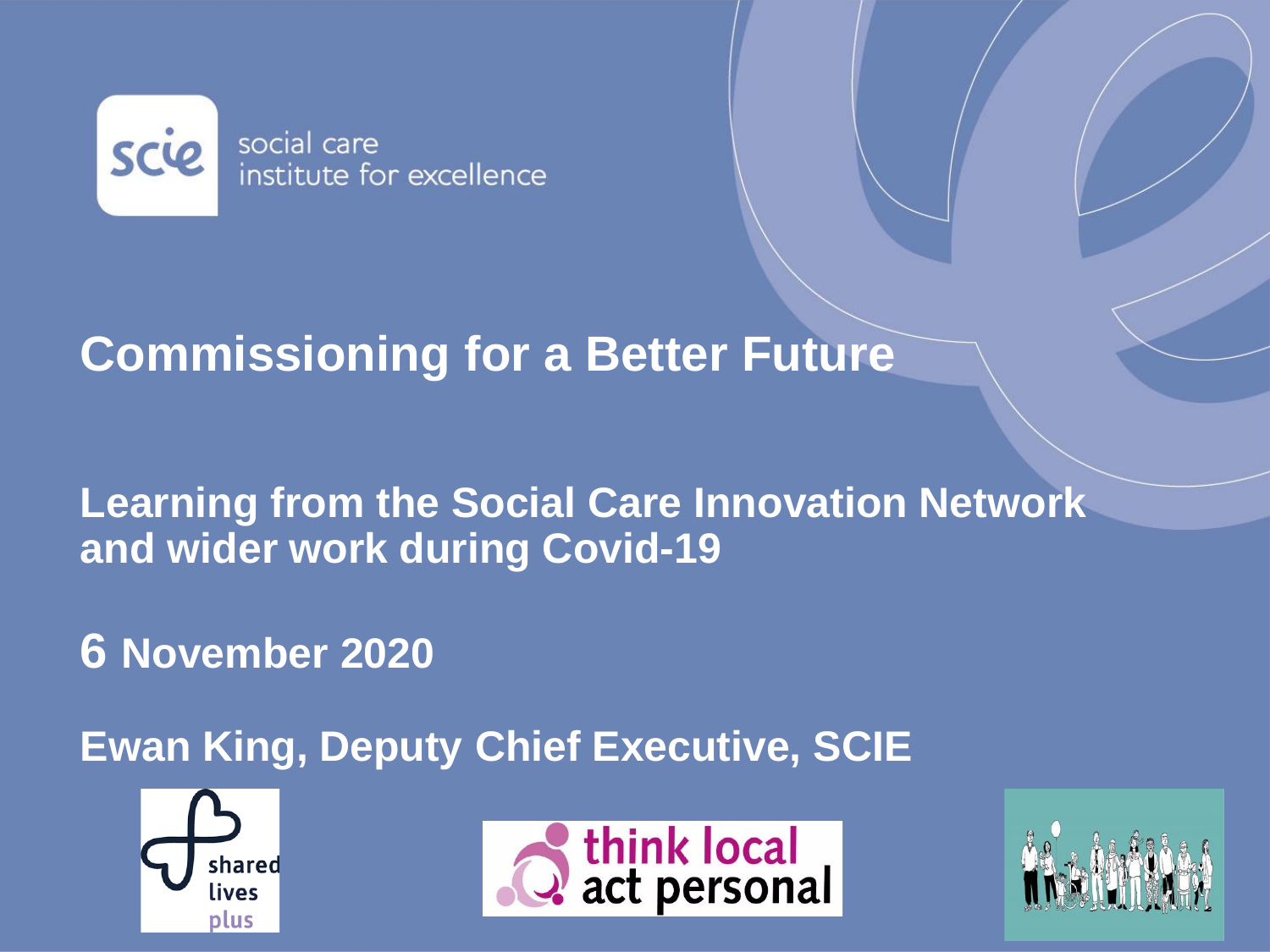#### **What is the Social Care Innovation Network?**



The Asset-based area 2.0 Social Care Innovation Network - Phase II





**Network Initial** report ebooting selfdirected supports Commissioning

**We think** making it mail **State personal** nesta





**About**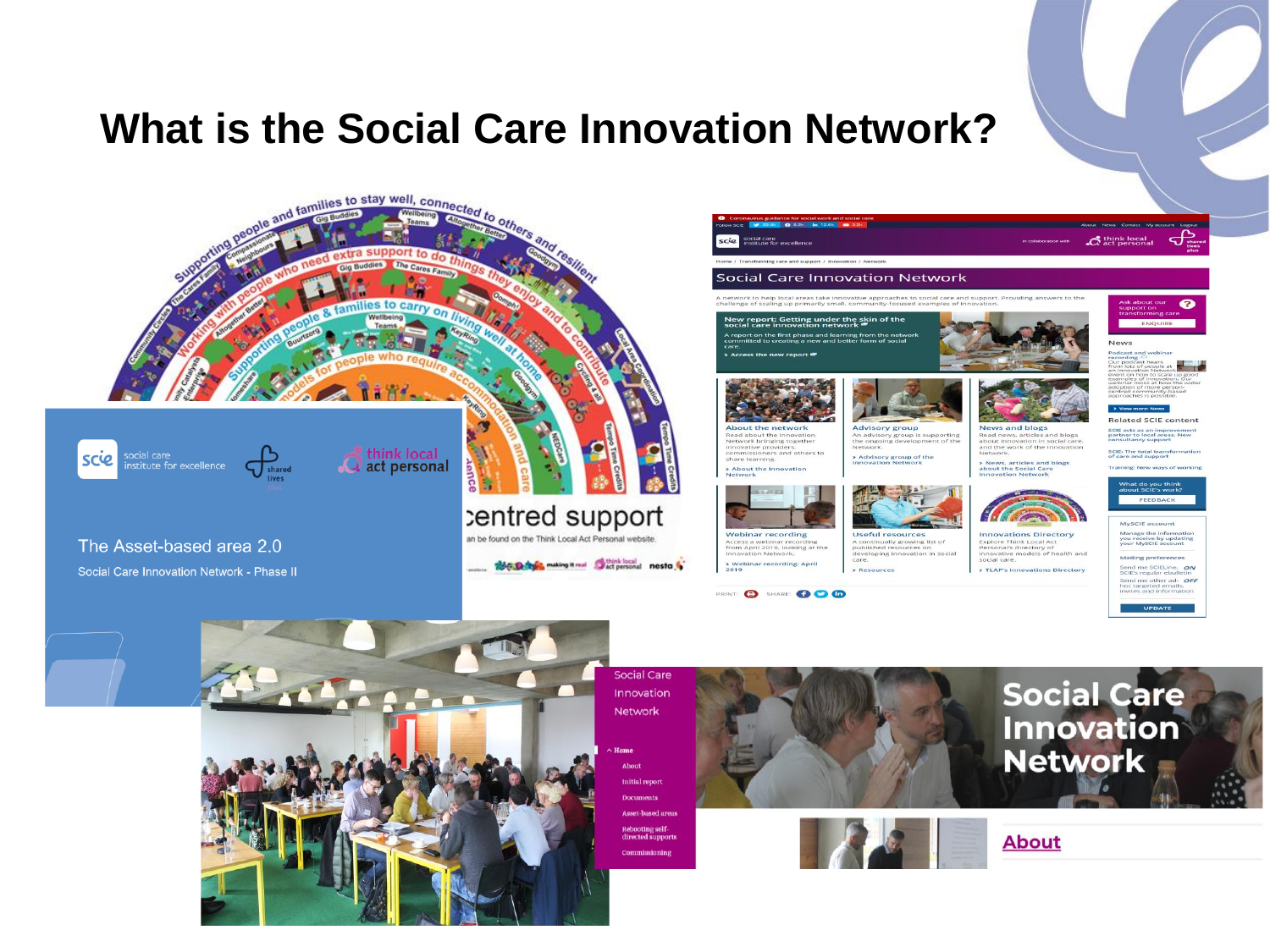

# **Re-designing commissioning**

- In SCIN phase 2 people with lived experience, families, commissioners and innovative support providers looked at what changes to commissioning in adult social care might help localities move towards the Social Care Future vision
- We started to build a possible framework to support changes to commissioning in order to make this shift.
- We are sharing it as a practical product from SCIN along with a short guide to relevant materials and resources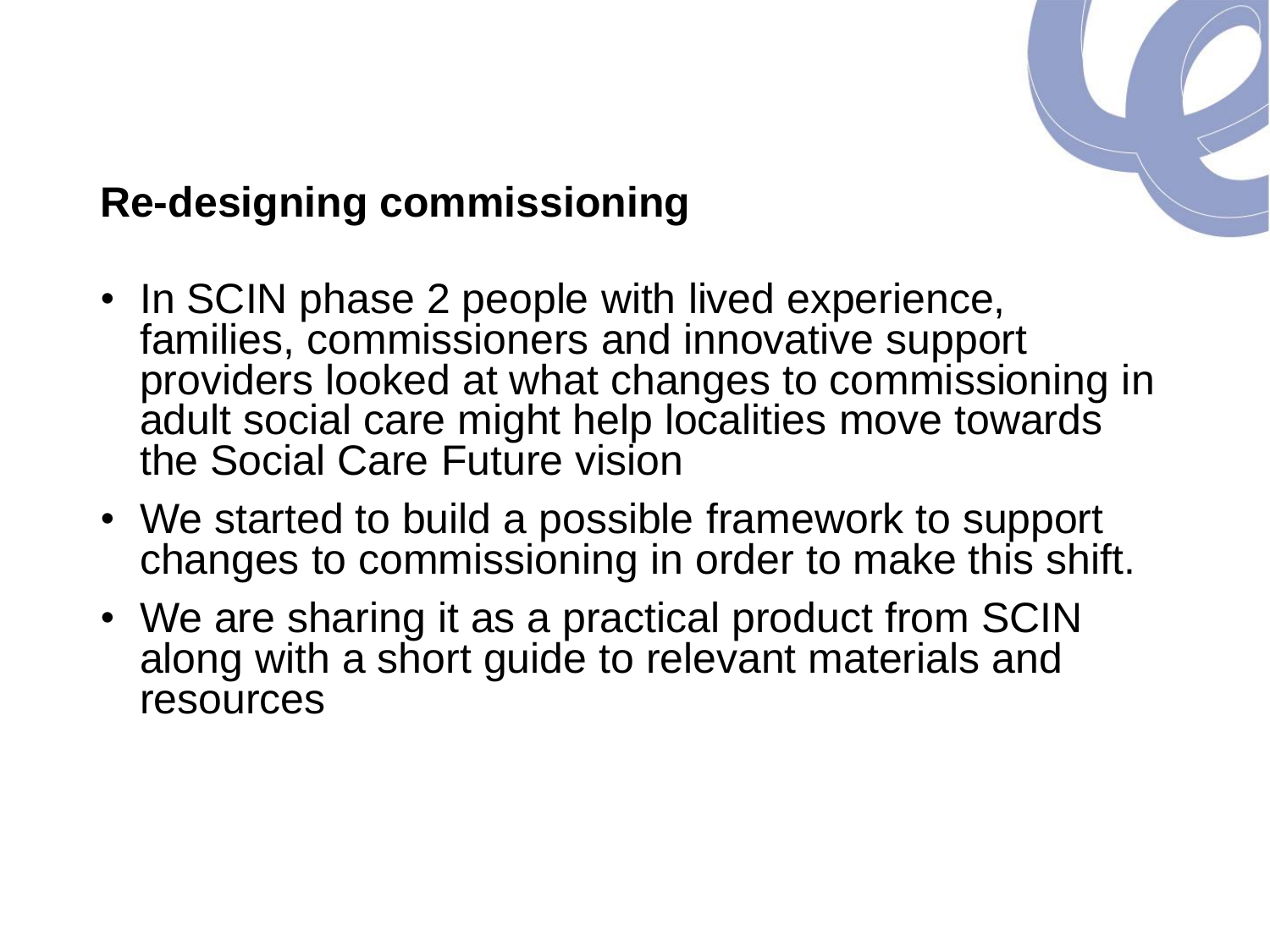

- **Establishing a clear strategic direction starting from the goal of playing a part in improving lives and communities.**
- **A determination to release all local assets**
- **A starting aim to use public service resources to support, enable, build from and add** to citizen and community initiative and action.
- **Co-produce and deliver a range of activity to support wellbeing and sustainability**.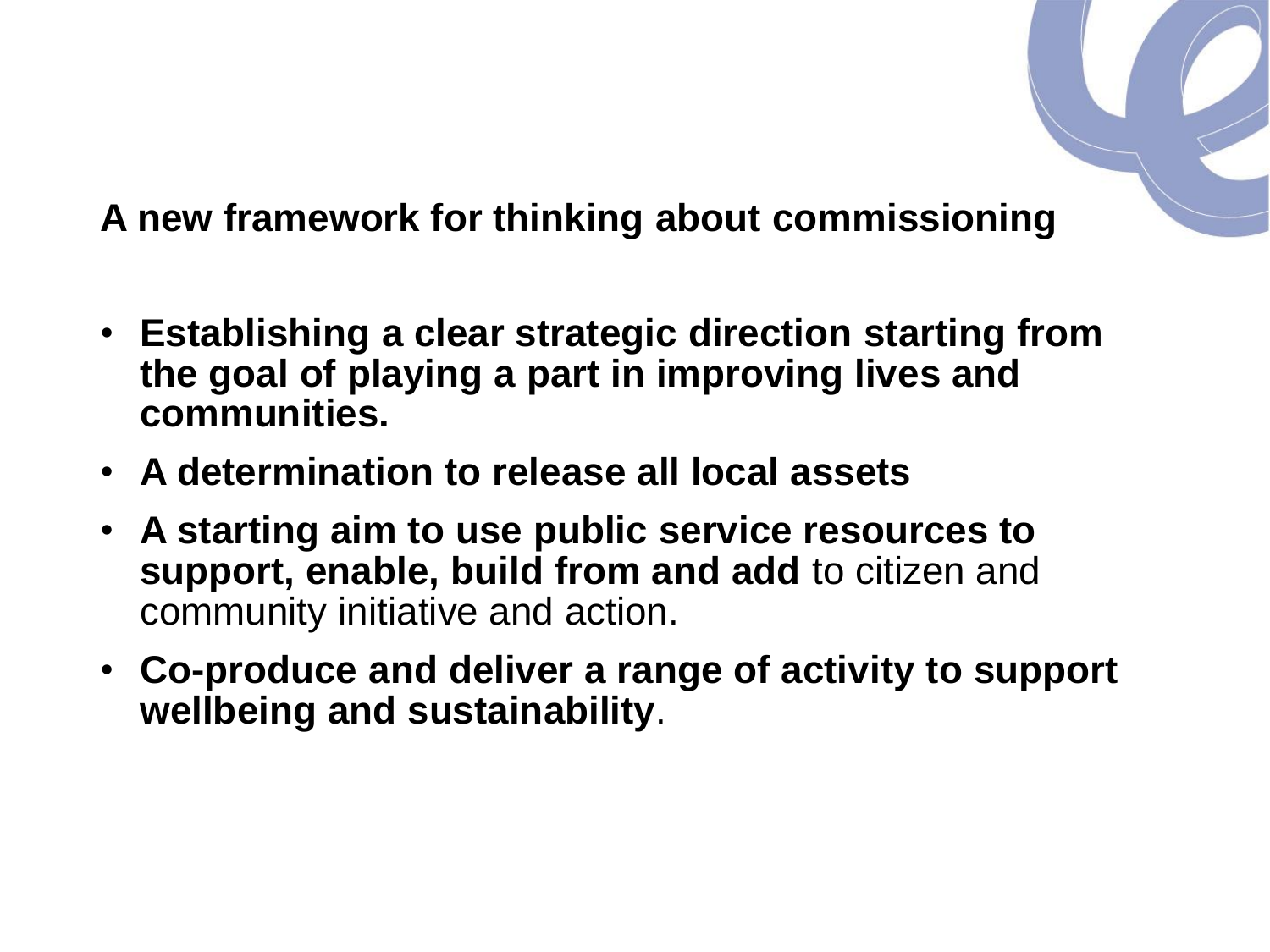

#### **Making the Shift**

- **Bristol City Council** are in process of co-designing a new outcome based home care specification with local CICs and equalities organisation
- The **London Borough of Camden** has co-designed commissioning plans with people with lived experience in order to develop long term outcome based contracts for supported living
- **Hammersmith and Fulham** have developed a commissioning strategy for accommodation based on the work of their Coproduction panel.
- **Thurrock Council** is developing an asset based commissioning approach to rebalancing accommodation